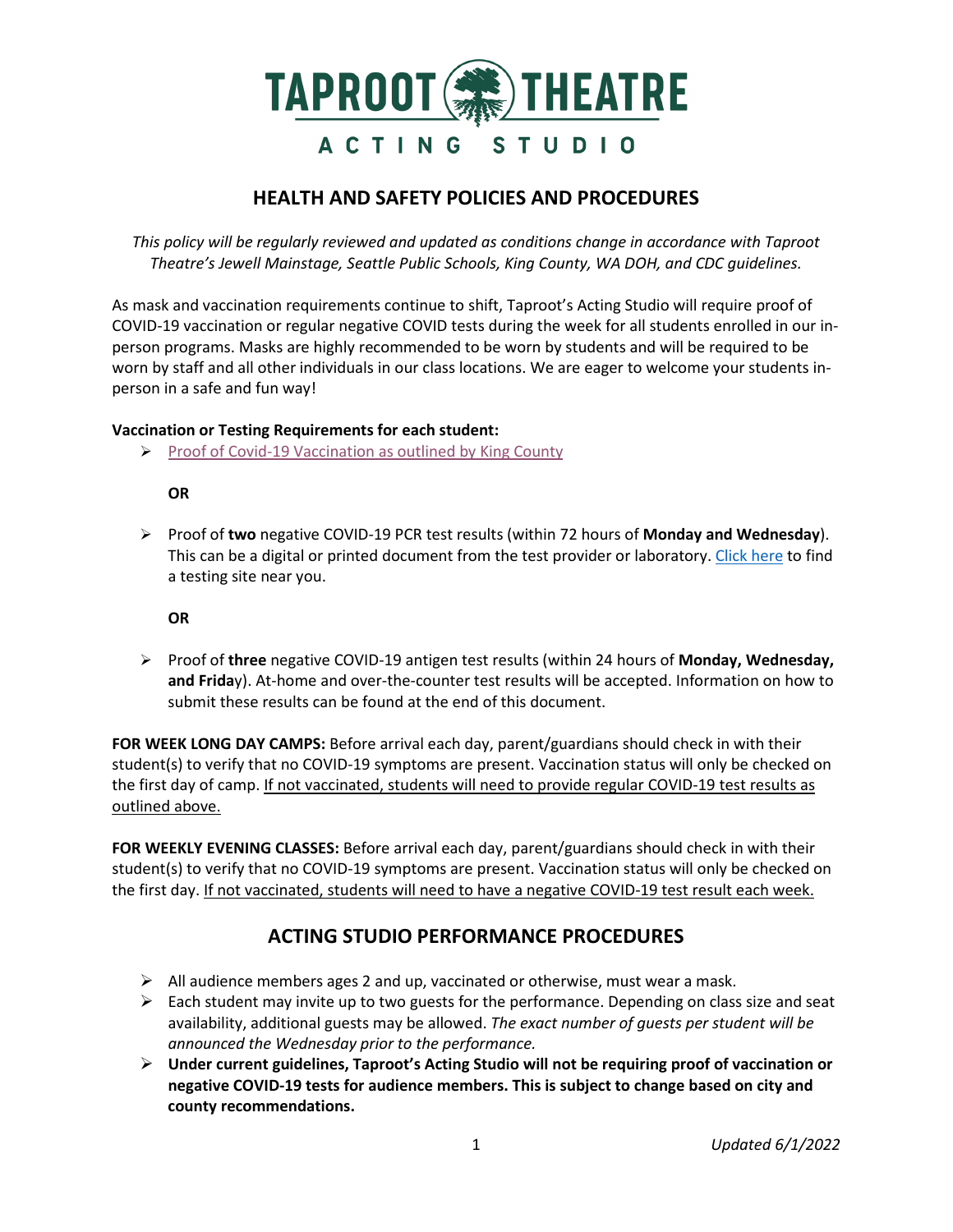

## **MASK POLICIES**

Masking will be optional for students. Taproot's Acting Studio welcomes and encourages students to continue wearing a well-fitted mask if that is their preference. All Taproot staff will be required to wear a well-fitted mask. Taproot recommends KN-95 masks for best protective measures. Taproot will have KN-95 masks available for students as needed.

During check-in and check-out, students and all other individuals must wear masks. *Masks will be optional within the classroom only.*

Masking policies are subject to change based on the following:

- $\triangleright$  If one or more individuals test positive for COVID-19, all students in that camp/class must wear well-fitting masks inside the building (when not actively eating or drinking) for the next ten days following exposure.
- $\triangleright$  If three or more individuals test positive for COVID-19 within three consecutive days, all students, regardless of camp/class, will be required to wear well-fitting masks inside the building (when not actively eating or drinking) for the next ten days following the most recent exposure.
- $\triangleright$  Taproot's Acting Studio will track King County's Community Risk Level as reported on the CDC [website.](https://www.cdc.gov/coronavirus/2019-ncov/your-health/covid-by-county.html) If our local Community Risk Level reaches "High (Red)", all students will wear wellfitting masks while inside the building until the Risk Level lowers to "Medium (Yellow)".

# **OTHER THINGS TAPROOT IS DOING TO KEEP STUDENTS AND FAMILIES SAFE**

- $\triangleright$  All individuals must wear masks at check-in/check-out each day, regardless of vaccination status. Parent/guardians should not leave until their student has been cleared to enter the space.
- **All Taproot staff and teaching artists will be required to wear a well-fitting mask at all times that fully covers their mouth and nose.** Face coverings with vents and gators will not be allowed.
- $\triangleright$  Students will be asked to wash and sanitize their hands upon entering the building, before and after using any shared materials, and throughout the session. When possible, students will have individual materials.
- $\triangleright$  Students will be socially distanced as needed when eating or drinking. Enhanced air quality measures have been implemented.
- $\triangleright$  In between all sessions, staff will sanitize all common areas and camp spaces at the end of each day. All students and staff are to comply with signage regarding social distancing rules throughout the building.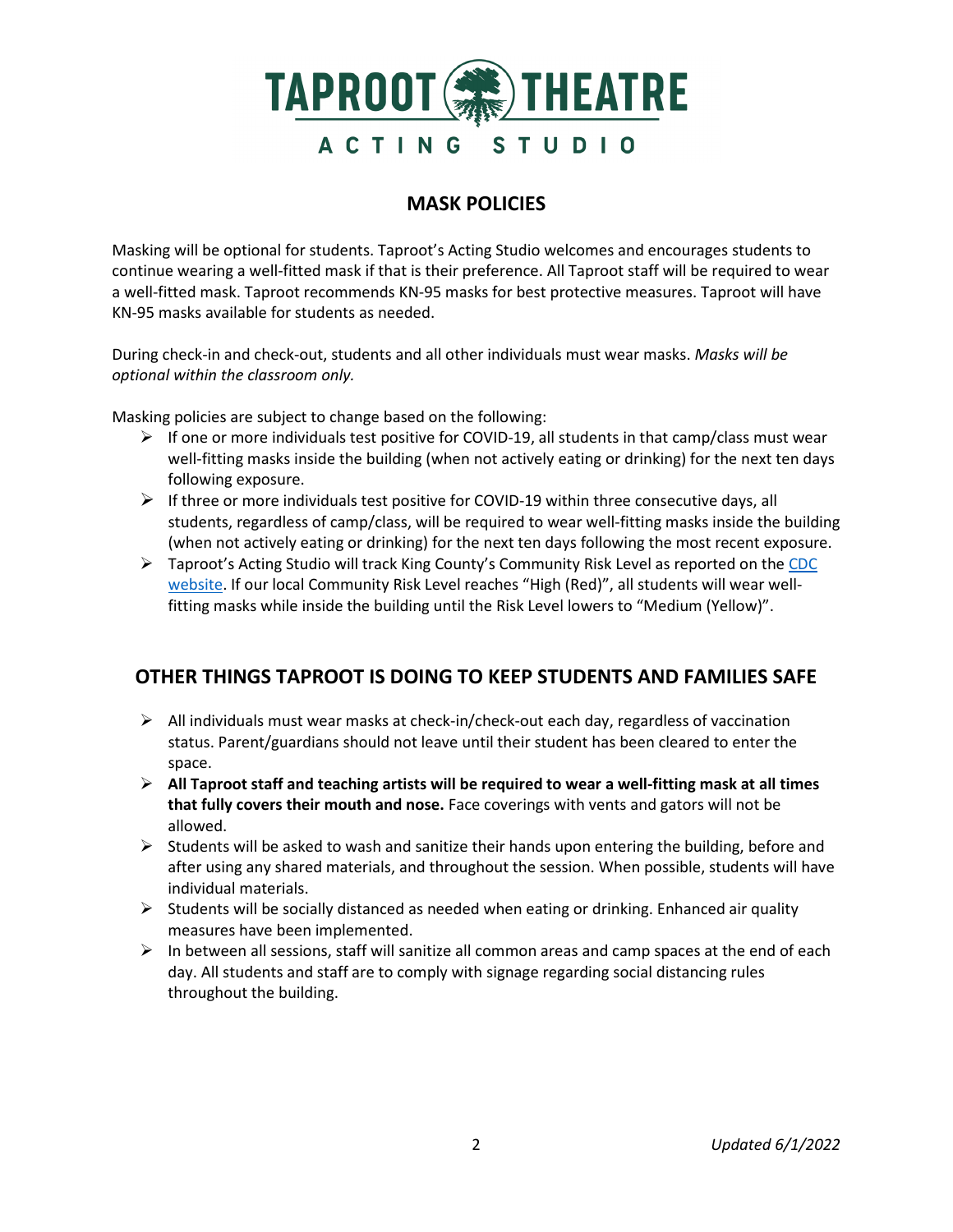

## **POSITIVE COVID-19 EXPOSURE AND TESTING**

### **If a student develops symptoms of COVID-19 at camp:**

 $\triangleright$  If an individual presents COVID-19 symptoms during camp a[s outlined by the CDC,](https://www.cdc.gov/coronavirus/2019-ncov/symptoms-testing/symptoms.html) that individual will **immediately** isolate with a Taproot staff member in a designated area. The student must be picked up by an approved guardian and may not return to camp for the remainder of the day. For subsequent camp days, the student may return if they display no symptoms, receive a negative COVID test, and complete a health screening assessment.

#### **If a student receives a positive COVID-19 test result:**

- $\triangleright$  A parent/guardian should notify the Acting Studio immediately. Acting Studio staff will notify any individuals who came into close contact with the student. Taproot will keep all personal information anonymous.
- $\triangleright$  The student should stay home and isolate for a minimum of five days from the date of the positive test result or five days from symptom onset. If the student develops symptoms after testing positive, the five-day isolation period should start over. Day 0 is the first day of symptoms. Please follow universal masking, physical distancing, and hand hygiene while in isolation. Family and roommates who are unable to distance from the student should wear a mask and wear eye protection to minimize any additional exposure risk.
- The student may return to Taproot on or after day six from the onset of symptoms **IF**:
	- $\circ$  The student has isolated for a minimum of five days from symptom onset or positive test whichever is earlier, **AND**
	- o Symptoms have significantly resolved *[\(click here](https://www.cdc.gov/coronavirus/2019-ncov/symptoms-testing/symptoms.html) for a complete list of symptoms)*, **AND**
	- $\circ$  The student has been fever-free for at least 24 hours without taking fever-reducing medications

### **If a student has been exposed to COVID-19:**

- The student does not need to stay home unless they develop symptoms *[\(click here](https://www.cdc.gov/coronavirus/2019-ncov/symptoms-testing/symptoms.html) for a complete list of symptoms)*.
- $\triangleright$  The student will be required to wear a well-fitting mask in all class locations for ten days after exposure.
- $\triangleright$  Parent/guardians should monitor symptoms for at least five days. Even if the student does not develop symptoms, it is recommended to get tested five days after exposure.

*If exposure and isolation happen prior to the start of camp and into the week of camp, Taproot will offer an exchange into a different in-person session.* 

If a student tests positive or is exposed to COVID-19, please contact the Director of Education & Outreach **immediately**:

Lindsey Long [lindsey@taproottheatre.org](mailto:lindsey@taproottheatre.org) 206.529.3669